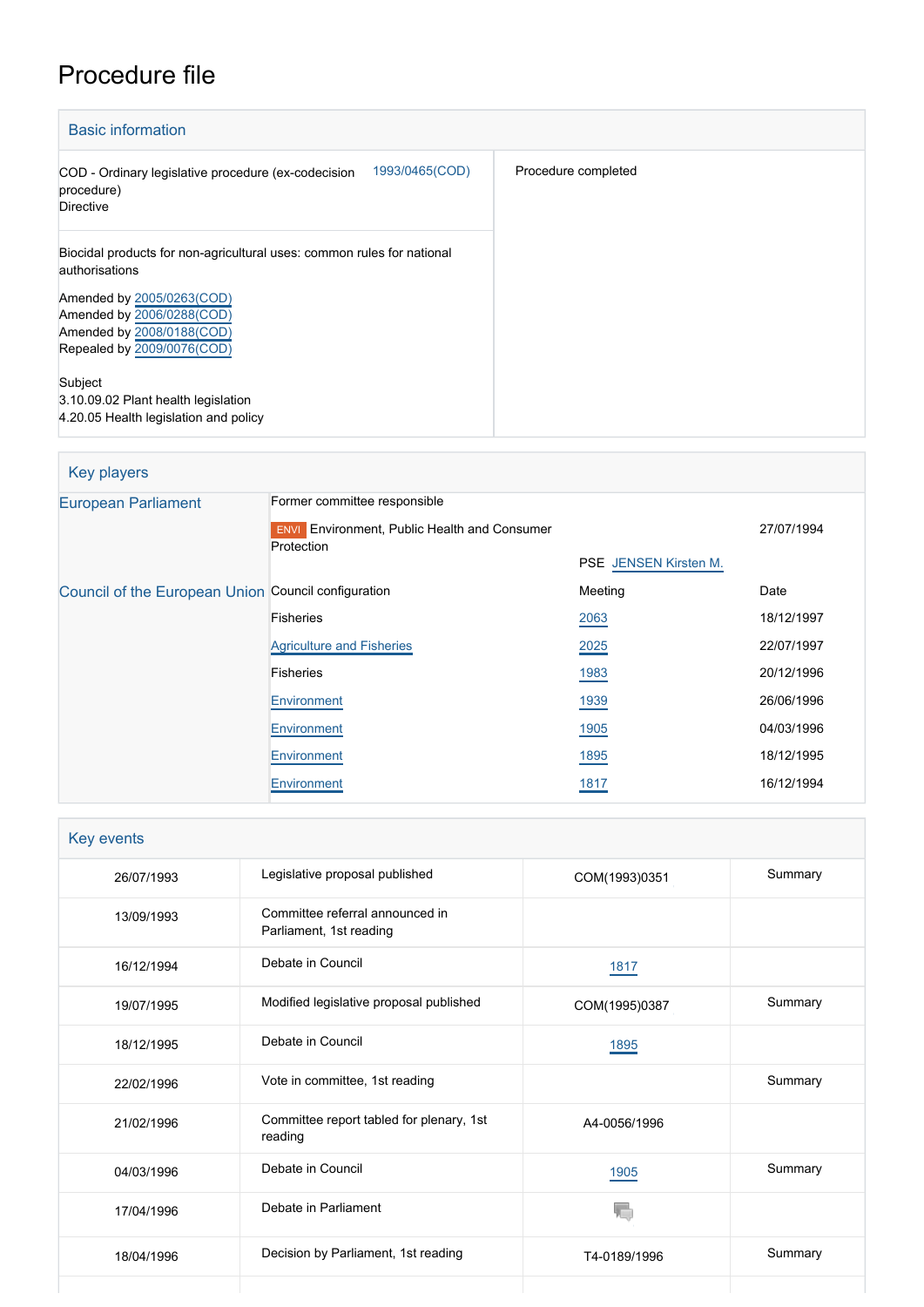| 23/06/1996 | Modified legislative proposal published                     | COM(1996)0312 | Summary |
|------------|-------------------------------------------------------------|---------------|---------|
| 19/12/1996 | Council position published                                  | 11310/1996    | Summary |
| 16/01/1997 | Committee referral announced in<br>Parliament, 2nd reading  |               |         |
| 16/04/1997 | Vote in committee, 2nd reading                              |               |         |
| 15/04/1997 | Committee recommendation tabled for<br>plenary, 2nd reading | A4-0137/1997  |         |
| 13/05/1997 | Debate in Parliament                                        | ł.            | Summary |
| 13/05/1997 | Decision by Parliament, 2nd reading                         | T4-0219/1997  | Summary |
| 22/07/1997 | Parliament's amendments rejected by<br>Council              |               | Summary |
| 11/11/1997 | Formal meeting of Conciliation<br>Committee                 |               | Summary |
| 11/12/1997 | Final decision by Conciliation Committee                    |               | Summary |
| 15/12/1997 | Joint text approved by Conciliation<br>Committee co-chairs  | 3633/1997     |         |
| 18/12/1997 | Decision by Council, 3rd reading                            |               |         |
| 07/01/1998 | Report tabled for plenary, 3rd reading                      | A4-0011/1998  |         |
| 13/01/1998 | Debate in Parliament                                        | T.            | Summary |
| 14/01/1998 | Decision by Parliament, 3rd reading                         | T4-0014/1998  | Summary |
| 16/02/1998 | Final act signed                                            |               |         |
| 16/02/1998 | End of procedure in Parliament                              |               |         |
| 24/04/1998 | Final act published in Official Journal                     |               |         |

| <b>Technical information</b> |                                                                                                                   |
|------------------------------|-------------------------------------------------------------------------------------------------------------------|
| Procedure reference          | 1993/0465(COD)                                                                                                    |
| Procedure type               | COD - Ordinary legislative procedure (ex-codecision procedure)                                                    |
| Procedure subtype            | Legislation                                                                                                       |
| Legislative instrument       | <b>Directive</b>                                                                                                  |
|                              | Amended by 2005/0263(COD)<br>Amended by 2006/0288(COD)<br>Amended by 2008/0188(COD)<br>Repealed by 2009/0076(COD) |
| Legal basis                  | EC before Amsterdam E 100A                                                                                        |
| Stage reached in procedure   | Procedure completed                                                                                               |
| Committee dossier            | CODE/4/09216                                                                                                      |

| Documentation gateway |               |            |    |         |
|-----------------------|---------------|------------|----|---------|
| Legislative proposal  | COM(1993)0351 | 27/07/1993 | ЕC | Summary |

[OJ C 239 03.09.1993, p. 0003](https://eur-lex.europa.eu/JOHtml.do?uri=OJ:C:1993:239:SOM:EN:HTML)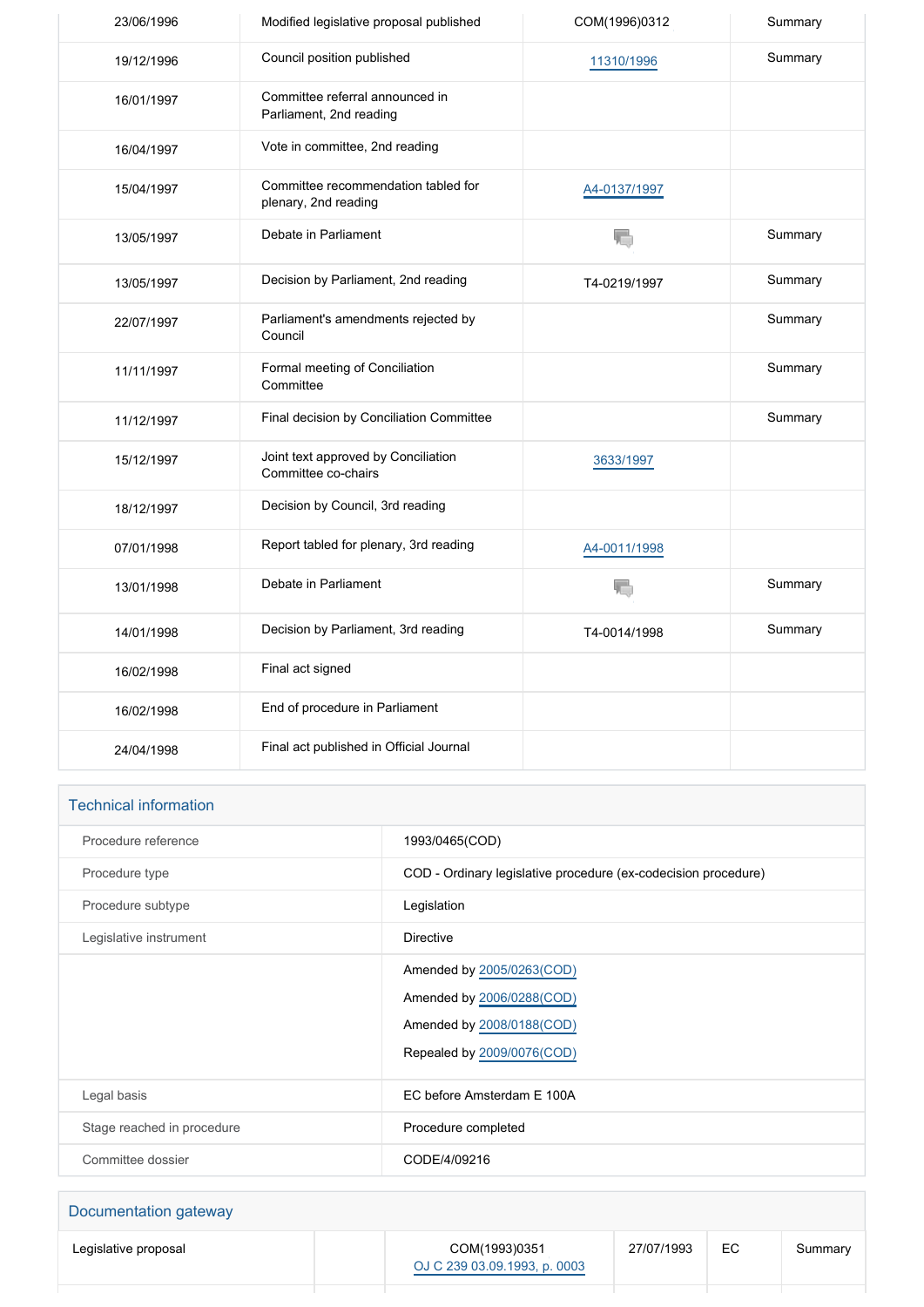| Reconsultation                                                                                  |      | COM(1993)0570                                        | 10/11/1993 | EC         |         |
|-------------------------------------------------------------------------------------------------|------|------------------------------------------------------|------------|------------|---------|
| <b>Economic and Social Committee:</b><br>opinion, report                                        |      | CES0574/1994<br>OJ C 195 18.07.1994, p. 0070         | 28/04/1994 | <b>ESC</b> | Summary |
| Modified legislative proposal                                                                   |      | COM(1995)0387<br>OJ C 261 06.10.1995, p. 0005        | 20/07/1995 | EC         | Summary |
| Committee draft report                                                                          |      | PE215.229/DEF                                        | 01/02/1996 | EP         |         |
| Committee report tabled for plenary, 1st<br>reading/single reading                              |      | A4-0056/1996<br>OJ C 096 01.04.1996, p. 0003         | 22/02/1996 | EP         |         |
| Economic and Social Committee:<br>opinion, report                                               |      | CES0415/1996<br>OJ C 174 17.06.1996, p. 0032         | 27/03/1996 | <b>ESC</b> | Summary |
| Text adopted by Parliament, 1st<br>reading/single reading                                       |      | T4-0189/1996<br>OJ C 141 13.05.1996, p.<br>0166-0176 | 18/04/1996 | EP         | Summary |
| Modified legislative proposal                                                                   |      | COM(1996)0312<br>OJ C 241 20.08.1996, p. 0008        | 24/06/1996 | EC         | Summary |
| Council position                                                                                |      | 11310/1996<br>OJ C 069 05.03.1997, p. 0013           | 20/12/1996 | CSL        | Summary |
| Commission communication on<br>Council's position                                               |      | SEC(1996)2399                                        | 10/01/1997 | EC         | Summary |
| Committee opinion                                                                               | ECON | PE214.569/DEF                                        | 03/02/1997 | EP         |         |
| Committee recommendation tabled for<br>plenary, 2nd reading                                     |      | A4-0137/1997<br>OJ C 150 19.05.1997, p. 0003         | 16/04/1997 | EP         |         |
| Text adopted by Parliament, 2nd<br>reading                                                      |      | T4-0219/1997<br>OJ C 167 02.06.1997, p.<br>0015-0024 | 13/05/1997 | EP         | Summary |
| Commission opinion on Parliament's<br>position at 2nd reading                                   |      | COM(1997)0331                                        | 27/06/1997 | EC         | Summary |
| Joint text approved by Conciliation<br>Committee co-chairs                                      |      | 3633/1997                                            | 16/12/1997 | CSL/EP     |         |
| Report tabled for plenary by Parliament<br>delegation to Conciliation Committee,<br>3rd reading |      | A4-0011/1998<br>OJ C 034 02.02.1998, p. 0004         | 08/01/1998 | EP         |         |
| Text adopted by Parliament, 3rd<br>reading                                                      |      | T4-0014/1998<br>OJ C 034 02.02.1998, p.<br>0057-0069 | 14/01/1998 | EP         | Summary |
| Implementing legislative act                                                                    |      | 32000R1896<br>OJ L 228 08.09.2000, p.<br>0006-0017   | 07/09/2000 | EU         | Summary |
| Committee draft report                                                                          |      | PE207.843                                            | 06/10/2000 | EP         |         |
| Committee opinion                                                                               | ECON | PE207.403/DEF                                        | 06/10/2000 | EP         |         |
| Implementing legislative act                                                                    |      | 32003R2032<br>OJ L 307 24.11.2003, p.<br>0001-0096   | 04/11/2003 | EU         | Summary |
| Implementing legislative act                                                                    |      | 32005R1048<br>OJ L 178 09.07.2005, p.<br>0001-0098   | 13/06/2005 | EU         | Summary |
| Implementing legislative act                                                                    |      | 32006R1849<br>OJ L 355 15.12.2006, p.<br>0063-0071   | 14/12/2006 | EU         | Summary |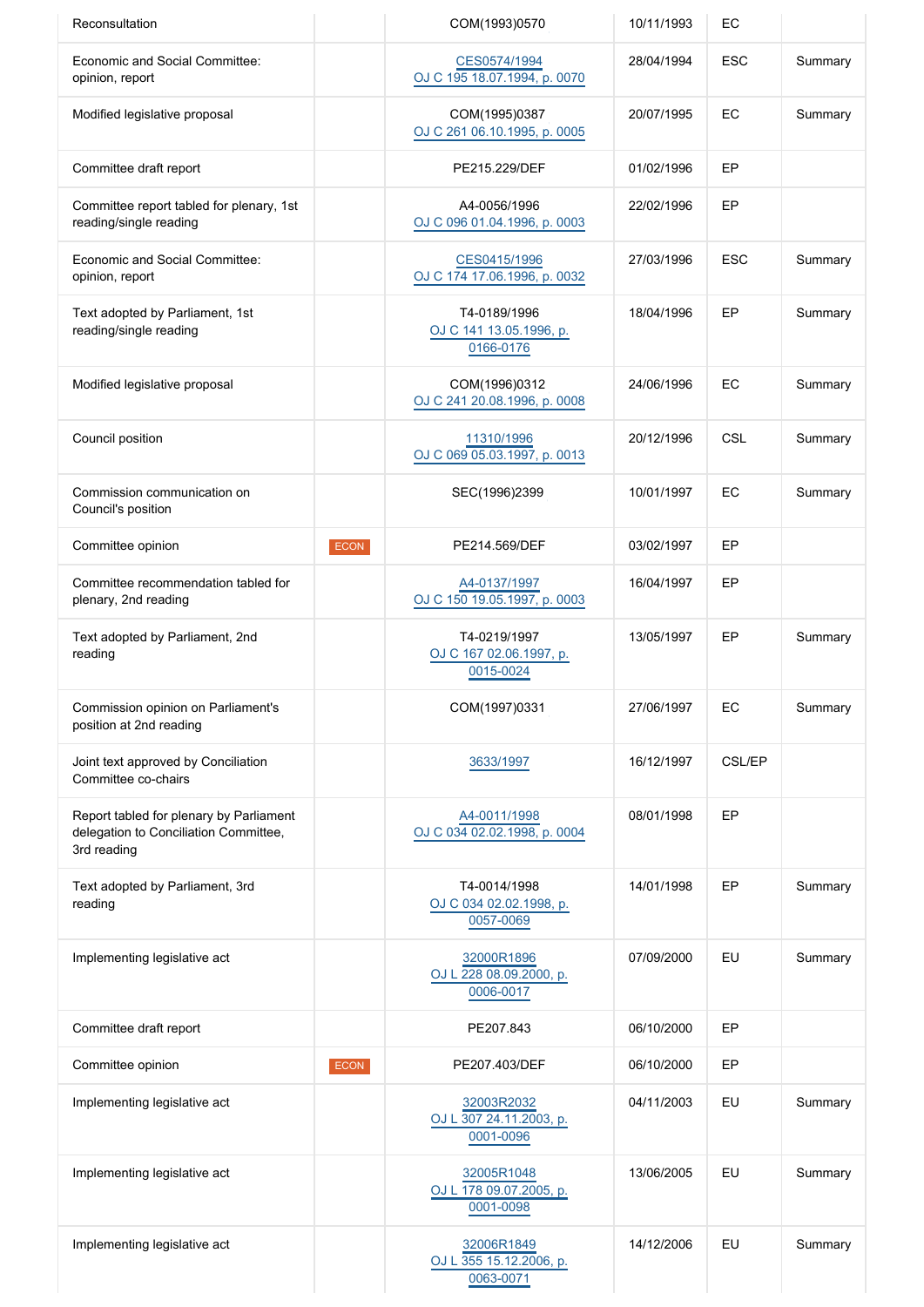| Follow-up document                                       |  | COM(2008)0620 | 08/10/2008 | EC  | Summary |
|----------------------------------------------------------|--|---------------|------------|-----|---------|
| Follow-up document                                       |  | COM(2011)0050 | 10/02/2011 | EC. | Summary |
| Additional information                                   |  |               |            |     |         |
|                                                          |  |               |            |     |         |
| European Commission<br><b>EUR-Lex</b>                    |  |               |            |     |         |
| <b>Final act</b>                                         |  |               |            |     |         |
| Directive 1998/8<br>OJ L 123 24.04.1998, p. 0001 Summary |  |               |            |     |         |

## Biocidal products for non-agricultural uses: common rules for national authorisations

OBJECTIVE: to ensure the freedom of movement of biocidal products and goods treated thereby, without risk to man and the environment. CONTENT 1. The Directive complements Directive 91/414/EEC concerning the placing of plant protection products on the market (Official Journal L 230, 19 August 1991). It also sets out a comparable approach: establishment of a Community-wide positive list of active substances and, at in Member States, grant of authorisations and system of mutual recognition of authorisations. 2. Definition and scope of application: biocidal products cover pesticides for non-agricultural use, such as insecticides, disinfectants, products for the preservation of wood or other materials and biocides for industrial use. 3. The Directive draws up a positive Community list of active substances intended to combat harmful organisms and which may be used in biocidal products. 4. System of authorisation for placing on the market of the various biocidal products containing the active substances included in the positive list. This authorisation may be issued, modified and cancelled by the Member States in accordance with the common requirements set out in the Directive and the uniform principles to be drawn up by the Commission on the opinion of a Standing Committee on Biocidal Products composed of representatives of the Member States and chaired by a representative of the Commission. 5. Principle of mutual recognition of authorisations granted by the Member States, with a safeguard clause. 6. System of provisional authorisation (three years) of placing on the market by a Member State, in its territory, of biocidal products containing an active substance not yet included in the positive list, but satisfying its conditions. This period is extended to ten years when the biocidal product is not included in the positive list, but is already being placed on the market. 7. Ten-year programme for the evaluation of active substances being placed on the market and to be included in the positive list. 8. Possibility, for the Member States, to use an unauthorised active substance or biocidal product for research or development purposes, provided that strict conditions are respected. 9. Harmonised rules on the protection of confidentiality and information exchange. 10. As regards classification, packaging and labelling of biocidal products, the rules laid down in Directives 88/379/EEC and 78/631/EEC and some supplementary rules listed in the Directive are applicable. 11. Introduction of an information system for users on biocidal products by means of data-safety sheets. 12. Regulation of the advertising of biocidal products. 13. Obligation for Member States to take the measures needed for biocidal products placed on the market to be officially inspected as regards compliance with the conditions laid down in the Directive. Source: European Commission - Info92 08/95 ?

## Biocidal products for non-agricultural uses: common rules for national authorisations

#### \$summary.text

## Biocidal products for non-agricultural uses: common rules for national authorisations

During its debates, the European Parliament called for common principles for evaluating dossiers to be established as soon as possible and included in the main proposal in the form of an annex. The Council was of the same opinion. The Commission's amended proposal thus included a new Annex VI setting out the common principles. It referred to the annex in a new recital, which stated that common rules should be established to assess biocidal products in order to guarantee a harmonised approach in the Member States. ?

## Biocidal products for non-agricultural uses: common rules for national authorisations

The report by Mrs K. JENSEN (PSE, DK) was adopted. ?

#### Biocidal products for non-agricultural uses: common rules for national authorisations

The discussion focused on Annexes II, III and IV (information to be provided to gain authorization) of the Commission's initial proposal on the one hand, and on Annex V (scope of the directive, with a breakdown by product types)on the other hand. The Council reached a political agreement, on the basis of the Presidency's suggestions, regarding the structure of these annexes and the procedures to be followed for compiling annexes and for future adjustments to their content. The Permanent Representatives Committee was instructed to continue working on the directive, taking account of the results achieved thus far and the orientations given by today's discussion, with a view to achieving results at the Environment Council's meeting in June 1996.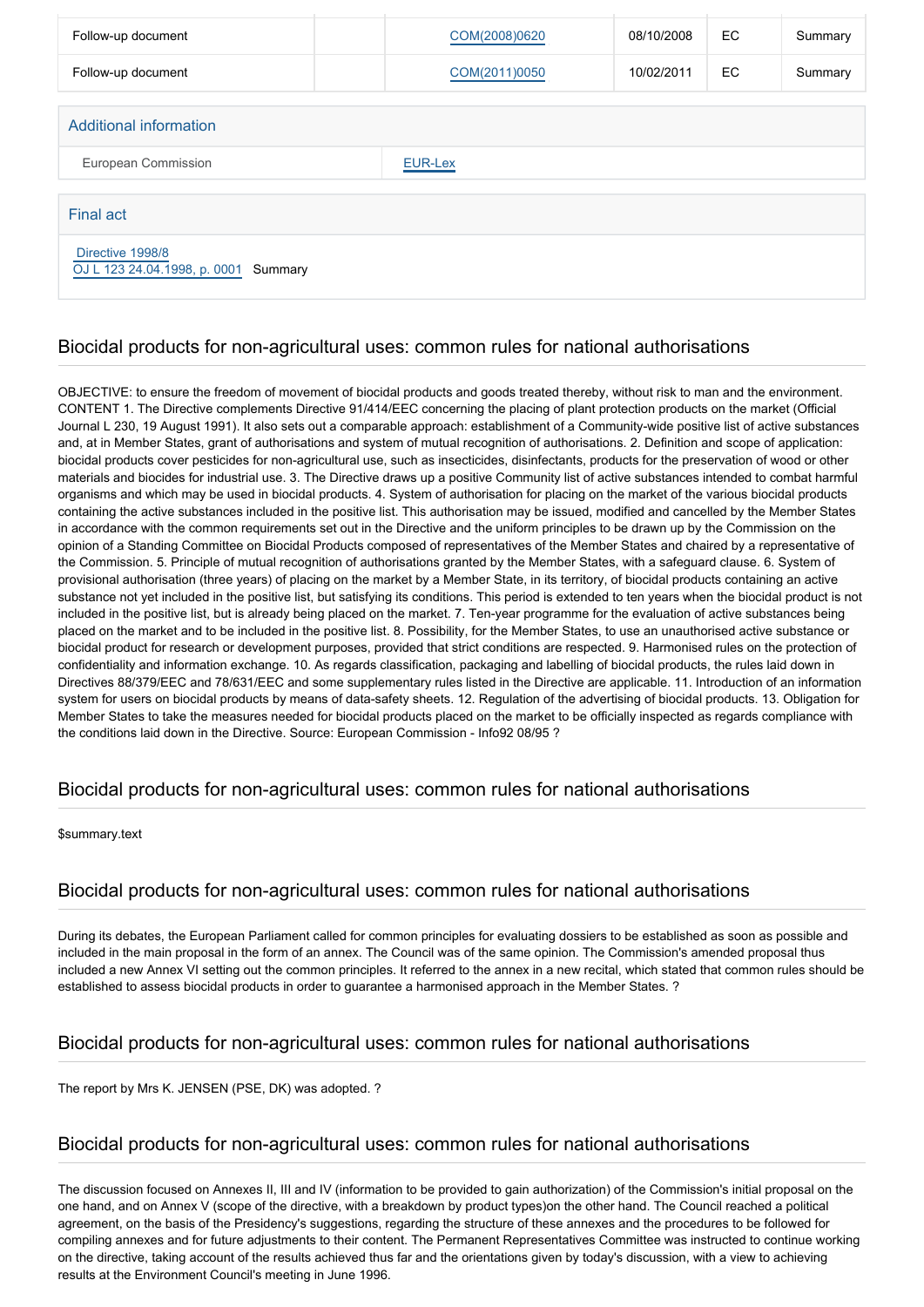The Committee has already issued an Opinion (OJ C195 of 18/7/94) on the original Commission Proposal, concerning the placing of biocidal products on the market; the Opinion was generally favourable while suggesting a number of improvements. The Committee has no objection to establishing common principles for evaluating dossiers (for the authorization of biocidal products) under the current Amended Proposal, which it approved, subject to several comments designed to clarify and/or emphasize the contents of the Annex.?

## Biocidal products for non-agricultural uses: common rules for national authorisations

In adopting the report by Mrs Kirsten JENSEN (PSE, DK), by 310 votes to 27 and 11 abstentions, Parliament opposed the idea that it should be possible for a biocidal product authorized by a single national authority to be authorized automatically by other national authorities within 60 days. It wished national authorities, which at present had to rely on information made available by companies, to have access to sufficient documentation. The EP considered that the levying of green taxes could help limit and bring about change in the use of biocides, and called for the implementation by the Member States of action plans designed to reduce consumption of biocidal products. The EP approved Article 9(7) of the proposal concerning alternative evaluation allowing the authorities to reconsider an authorization granted. Also adopted was an amendment providing that the Member States may authorize antifouling products used on seagoing vessels of over 25 metres for a period of ten years from the directive's entry into force. If legislation is adopted by the IMO within this time limit, this provision will lapse. ?

# Biocidal products for non-agricultural uses: common rules for national authorisations

The amended proposal for a directive on the marketing of biocidal products incorporates a number of amendments adopted by the European Parliament at first reading. The main changes made to the initial proposal are designed to: - state that the directive helps to cut down the number of experiments carried out on animals; - change the scope of the directive so that it applies to all the relevant products not covered by other legislation, while avoiding duplication with existing legislation (there must be careful coordination, inter alia, with the directives on the protection of water and the continued use and release into the environment of genetically modified organisms); - introduce the idea of a 'general formula', defined as a category of products designed for the same use and the same type of user; - state the period of time laid down for the processing of requests for authorization for biocidal products: any request for authorization must be decided upon within a reasonable period of time. Requests for authorization for biocidal products to which the general formula applies must be processed within 60 days; stipulate that specific account must be taken of the effects of biocidal products on air and surface water and that methods of application must be included in requests for authorization; - state that the labels on biocidal products must not be misleading or give an exaggeratedly favourable impression of the product; - change the requirements regarding the information to be provided when requesting authorization: the file must contain supporting data but must also correspond to the current state of technological progress; - provide for the authorization of a biocidal product is subject to a fee; - authorize the use of anti-soiling agents on sea-going vessels during a ten-year period from the entry into force of the directive. The amended proposal did not incorporate the European Parliament's amendments aimed at: - changing the scope of the directive by changing the definition of 'harmful organisms', including products intended for export and bringing within the scope of the directive materials treated with biocidal products; - provide for the drawing up of action plans to limit the use of biocidal products; - propose that all biocidal product labels recommend that they be used in moderation; - remove the reference to the 5th environmental action programme; propose limiting the types of substance which can be included in the composition of biocidal products; - change the committee procedure laid down for the adoption of the regulation governing the programme of systematic examination. ?

# Biocidal products for non-agricultural uses: common rules for national authorisations

The common position concerning the placing of biocidal products on the market, adopted unanimously, included 27 of the 28 amendments proposed by Parliament as incorporated by the Commission in its second modified proposal. It also included several amendments rejected by the Commission. The common position does not alter the basic aims of the proposal, but certain aspects of the text have been clarified and the number of recitals reduced. The scope of the proposal has been better defined and more specific cases for derogation from the principle of mutual recognition have been introduced. Practical aspects of authorization procedures have been introduced, e.g. frame-formulations and commodity substances, as well as a procedure for low-risk products. The conditions for the operation of the principle of comparative assessment have been clarified. The annexes have been restructured to provide a common core data set for all active substances and biocidal products. ?

## Biocidal products for non-agricultural uses: common rules for national authorisations

The Commission supports the common position. The changes made were suggested by the Member States in order to clarify or simplify certain aspects of the authorization procedures. As a result the text is simpler but still highlights the main objectives of the proposal, i.e. environmental protection, while guaranteeing the free movement of biocidal products.?

## Biocidal products for non-agricultural uses: common rules for national authorisations

The rapporteur stressed the effects of chemical products on human health and particularly highlighted the findings made with regard to the diminishing quality of male sperm. Mrs Jensen particularly deplored the attachment to the proposal, during second reading, of two new annexes whose content was unknown. She condemned the fact that, as a result of this manoeuvre, Parliament would have to accept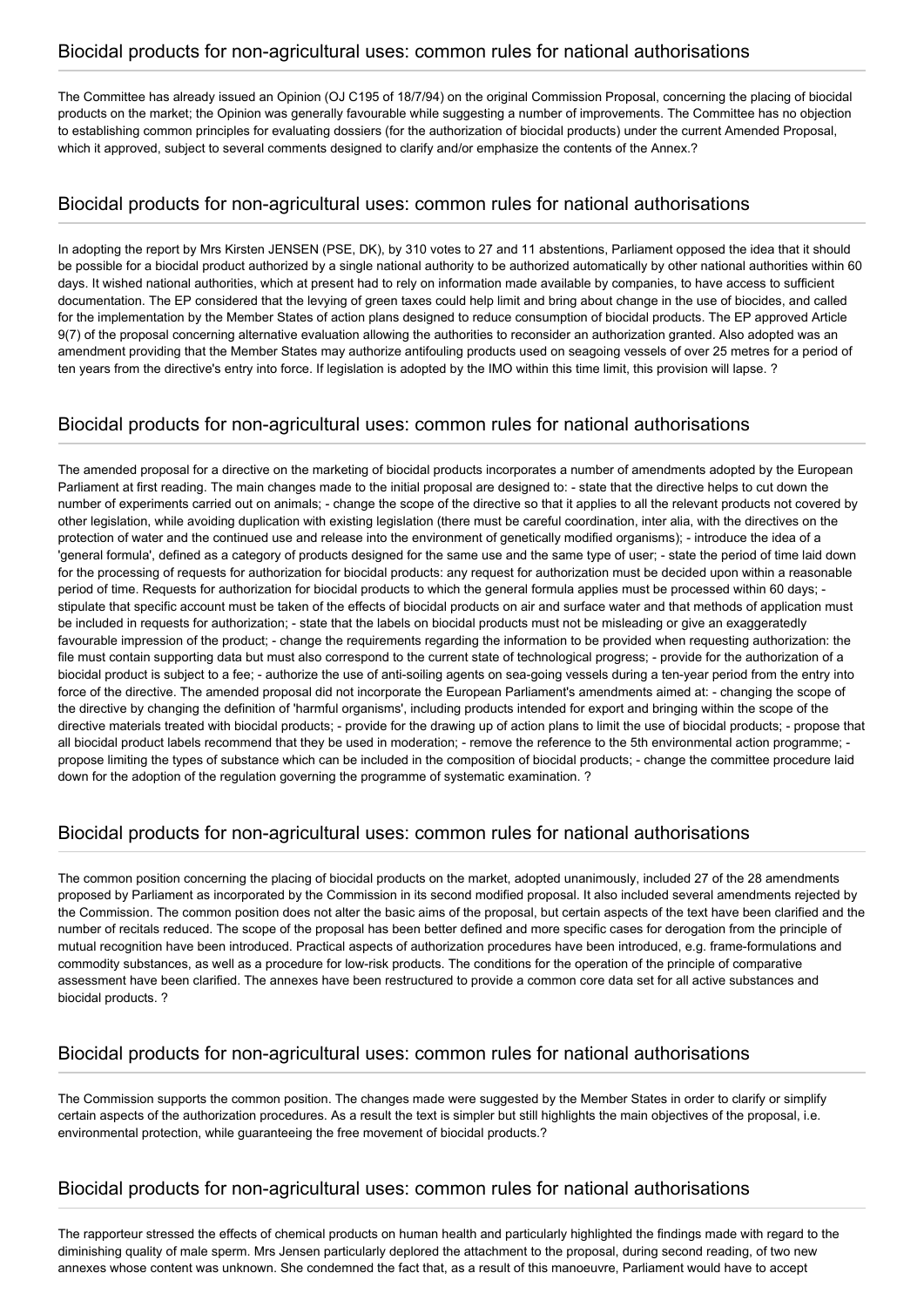framework provisions with governments being able to choose the most appropriate solution in terms of how to implement these. Replying to the criticisms made about the lack of transparency, Commissioner Bjerregaard explained that the annex?s wording would be based on a complete risk assessment. The problem was complex as it did not just relate to environmental proposals. Of the 41 amendments tabled, 21 were acceptable to the Commission.

#### Biocidal products for non-agricultural uses: common rules for national authorisations

The European Parliament adopted the recommendation for second reading by Mrs Kirsten JENSEN (PSE, DK) after rejecting most of the amendments tabled by its environment committee. Parliament did, however, call for the deletion of two new annexes (content unknown) which were added to the proposal during the second reading. The subject matter of these annexes was: (a) a list of active substances and the requirements relating to them approved at Community level for inclusion among low-risk biocidal products; (b) a list of basic substances and the requirements relating to them approved at Community level. ?

## Biocidal products for non-agricultural uses: common rules for national authorisations

The Commission modified its proposal to include two of the amendments adopted by the European Parliament at second reading. These amendments introduce specific references to Annexes IVB and IVA which specify the data requirements necessary for the products and for the active substances based on micro-organisms. It should be noted that the Commission did not accept the amendments seeking to: - reduce from 24 to 18 months the time period for transposition of the directive; - delete Annex IA which lists the active substances posing a low risk to humans, animals and the environment; - delete Annex IB which lists the 'Commodity' substances which have a minor use as biocides. ?

#### Biocidal products for non-agricultural uses: common rules for national authorisations

The Council was unable to accept all the European Parliament's second reading amendments to its common position on the proposal for a Directive concerning the placing of biocidal products on the market. The Conciliation Committee will therefore be convened.?

## Biocidal products for non-agricultural uses: common rules for national authorisations

Europe's first attempt at producing harmonized Union-wide legislation on biocides (the new name for non-agricultural pesticides) has just received the go-ahead in the Parliament/Council Conciliation Committee following an exchange of letters between the two parties. Agricultural pesticides are covered by other legislation. The directive establishes a system for the authorization of biocidal products. Industry sources suggest that there are currently around 10 000 biocidal products on the market. Under the principle of mutual recognition, if a biocidal product is authorized for sale in one Member State, it can also be sold in any other Member State - subject to certain environmental conditions. However, MEPs refused to give Council and Commission a blank cheque to create lists of approved biocides without parliament being involved. Council had wanted to leave Parliament without any say in the compilation of lists of biocides which are to be authorized. Parliament will now be involved in this process and so will be able to keep an eye on the legislation after it has been adopted. The text must now be formally approved by Council and the House. Member States will have 24 months in which to transpose the directive into national law. The EP's rapporteur was Kirsten JENSEN (PES, Dk). The conciliation committee was co-chaired by EP vice-president Josep VERDE I ALDEA (PES, Sp) and Mr Johny LAHURE, President of the Council and Luxembourg's Health and Environment Minister.

## Biocidal products for non-agricultural uses: common rules for national authorisations

At the Conciliation Committee meeting on 11 November 1997, agreement could not be reached on the question of appropriate information through Parliament on the decisions to be taken concerning the annexes to the Directive. Subsequently, at the meeting of 18 November, Parliament's delegation decided to pursue avenues for compromise with the Council on this point. Agreement was recorded by means of an exchange of letters on 10 December 1997 on a compromise arrangement giving Parliament the requisite guarantees that it would be fully notified in advance by the Commission on the proposals for the inclusion of substances in annexes Ia and Ib. The delegation will report on the outcome of conciliation to plenary in January 1998.?

## Biocidal products for non-agricultural uses: common rules for national authorisations

Commissioner Bjerregaard expressed her satisfaction and announced that the Commission would present a new general text on comitology before June 1998.

#### Biocidal products for non-agricultural uses: common rules for national authorisations

In adopting the report by Mrs Kirsten JENSEN (PSE, DK), the European Parliament approved the decision of the EP/Council Conciliation Committee giving the green light to a first attempt to harmonize at European level legislation on biocides. Parliament secured agreement that it should be involved in drawing up lists of approved biocides, so that it can constantly monitor the application of the legislation. ?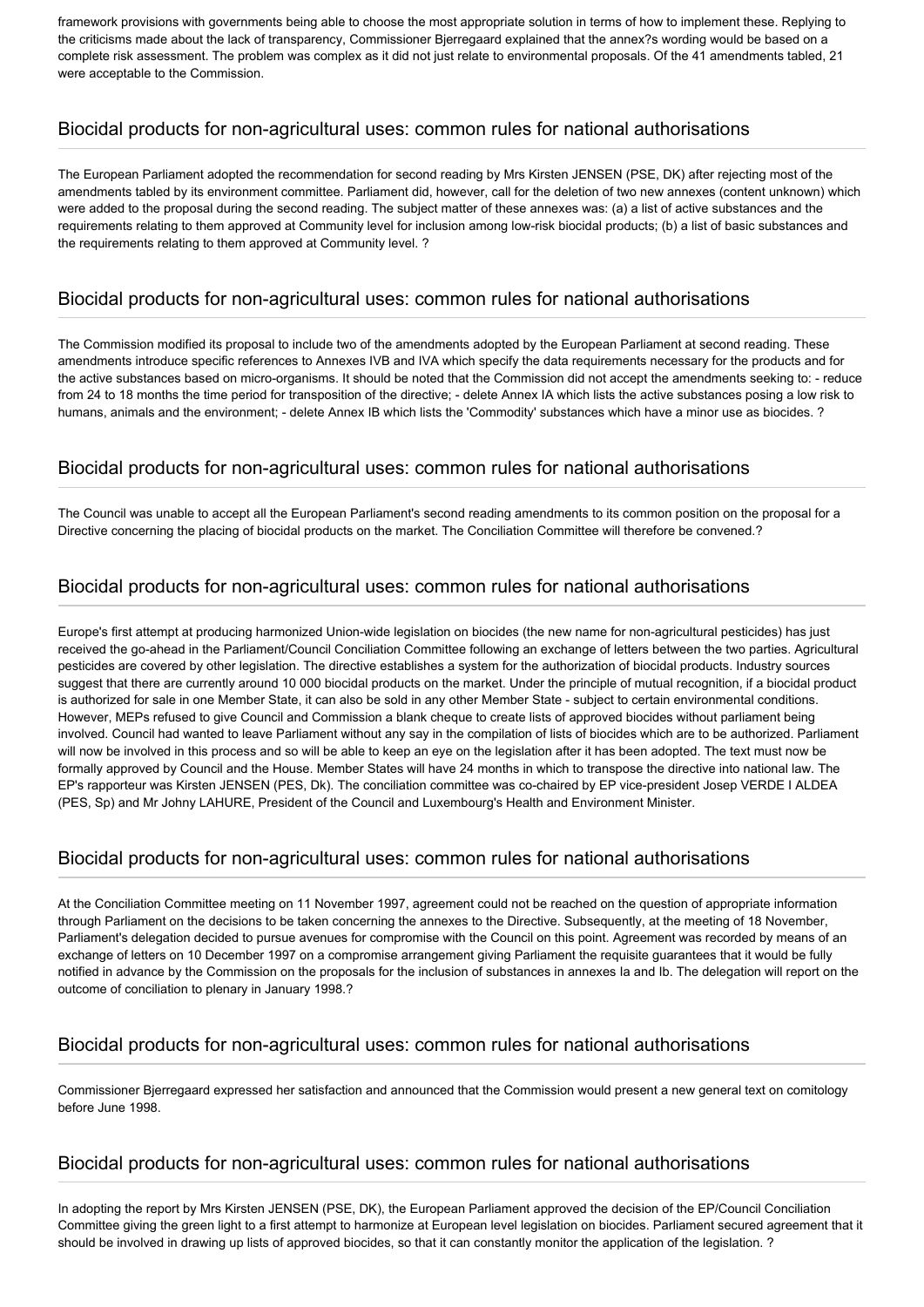#### Biocidal products for non-agricultural uses: common rules for national authorisations

OBJECTIVE: to harmonize regulations concerning the placing on the market of biocidal products and their active substances with a view to facilitating the proper operation of the internal market and ensuring a high level of protection of health and the environment.

COMMUNITY MEASURE: European Parliament and Council Directive 98/8/EC concerning the placing of biocidal products on the market.

SUBSTANCE: the Directive concerns a wide range of types of products (which are listed in Annex V to the Directive): disinfectants, preservatives, pest control products and antifouling products. It lays down a Community legislative framework of procedures and conditions for authorization enabling the national competent authorities to decide whether to authorize a product after assessing the technical information submitted by parties interested in placing biocidal products on the market. Once authorized in one Member State, a product must be mutually recognized and therefore authorized in any other Member State. As regards substances which serve as active ingredients of biocidal products, the Directive institutes a system of Community authorization. By means of positive lists, these substances are to be authorized as the occasion arises over a period of 10 years, after their risks have been assessed, and subject to any limits on their use to allow their inclusion in biocidal products.

#### ENTRY INTO FORCE: 14/05/1998

DEADLINE FOR TRANSPOSITION: 14/05/2000.

#### Biocidal products for non-agricultural uses: common rules for national authorisations

LEGISLATIVE ACT : Commission Regulation 1896/2000/EC on the first phase of the programme referred to in Article 16(2) of Directive 98/8/EC of the European Parliament and of the Council on biocidal products.

CONTENT : pursuant to Directive 98/8/EC, a programme of work is to be initiated for the review of all active substances of biocidal products already on the market on 14 May 2000.

The first phase of the review programme is intended to enable the Commission to identify existing active substances of biocidal products and specify those which should be evaluated for a possible inclusion in Annex I, Annex IA or Annex IB to the Directive. Given the expected high number of existing active substances which are candidates for such inclusion, information is needed to set priorities for a further phase of the review programme, which is planned to be initiated in 2002.

It is necessary to specify the relationship between producers, formulators, Member States and the Commission and the obligation on each of the parties for the implementation of the review programme.

In order to establish an exhaustive list of existing active substances, an identification procedure should be laid down by which all producers are to submit information on existing active substances of biocidal products to the Commission. Formulators should also have the opportunity of identifying existing active substances.

The present Regulation lays down provisions for the establishment and implementation of the first phase of the programme of work for the systematic examination of all active substances already on the market on 14 May 2000 as active substances of biocidal products.

ENTRY INTO FORCE : 28/09/2000.

#### Biocidal products for non-agricultural uses: common rules for national authorisations

LEGISLATIVE ACT : Commission Regulation 2032/2003/EC on the second phase of the 10-year work programme referred to in Article 16(2) of Directive 98/8/EC of the European Parliament and of the Council concerning the placing of biocidal products on the market, and amending Regulation 1896/2000/EC.

CONTENT : under Regulation 1896/2000/EC existing active substances for use in biocidal products had to be identified and those to be evaluated with a view to their possible inclusion in Annex I, IA or IB to Directive 98/8/EC in one or more product types had to be notified no later than 28 March 2002. An additional period for the submission of notifications for existing active substances that had been identified only or had been notified only in respect of certain product types was granted by Commission Regulation 1687/2002/EC of 25 September 2002 on an additional period for notification of certain active substances already on the market for biocidal use as established in Article 4(1) of Regulation 1896/2000/EC. That period expired on 31 January 2003.

It is necessary to establish an exhaustive list of existing active substances that have been identified in accordance with Article 3(1) or Article 5(2) of Regulation 1896/2000/EC or in respect of which equivalent information has been submitted in a notification in accordance with Article 4(1) of that Regulation.

It is also necessary to establish an exhaustive list of existing active substances in respect of which at least one notification has been accepted in accordance with Article 4(2) of Regulation 1896/2000/EC or in which a Member State has expressed an interest in accordance with Article 5(3) of that Regulation. That list should specify the product types concerned.

More specifically, as regards the second phase of the review programme, priorities for the evaluation of existing active substances should be established. The lists of prioritised substances and the dates for submission of complete dossiers should be specified. The task of evaluation should be distributed among the competent authorities of the various Member States. In order to enable new Member States to participate in the review programme after their accession, it is appropriate, for the time being, to designate Rapporteur Member States only in respect of certain product types. A Member State which has indicated an interest in seeking review of a particular active substance should not be designated Rapporteur Member State for that substance.

In order to avoid duplication of work, and in particular to reduce testing involving vertebrate animals, the requirements concerning preparation and submission of the complete dossier should be such as to encourage those whose notifications have been accepted, hereinafter "participants", to act collectively, in particular by submitting collective dossiers. It should be possible for the Rapporteur Member State to make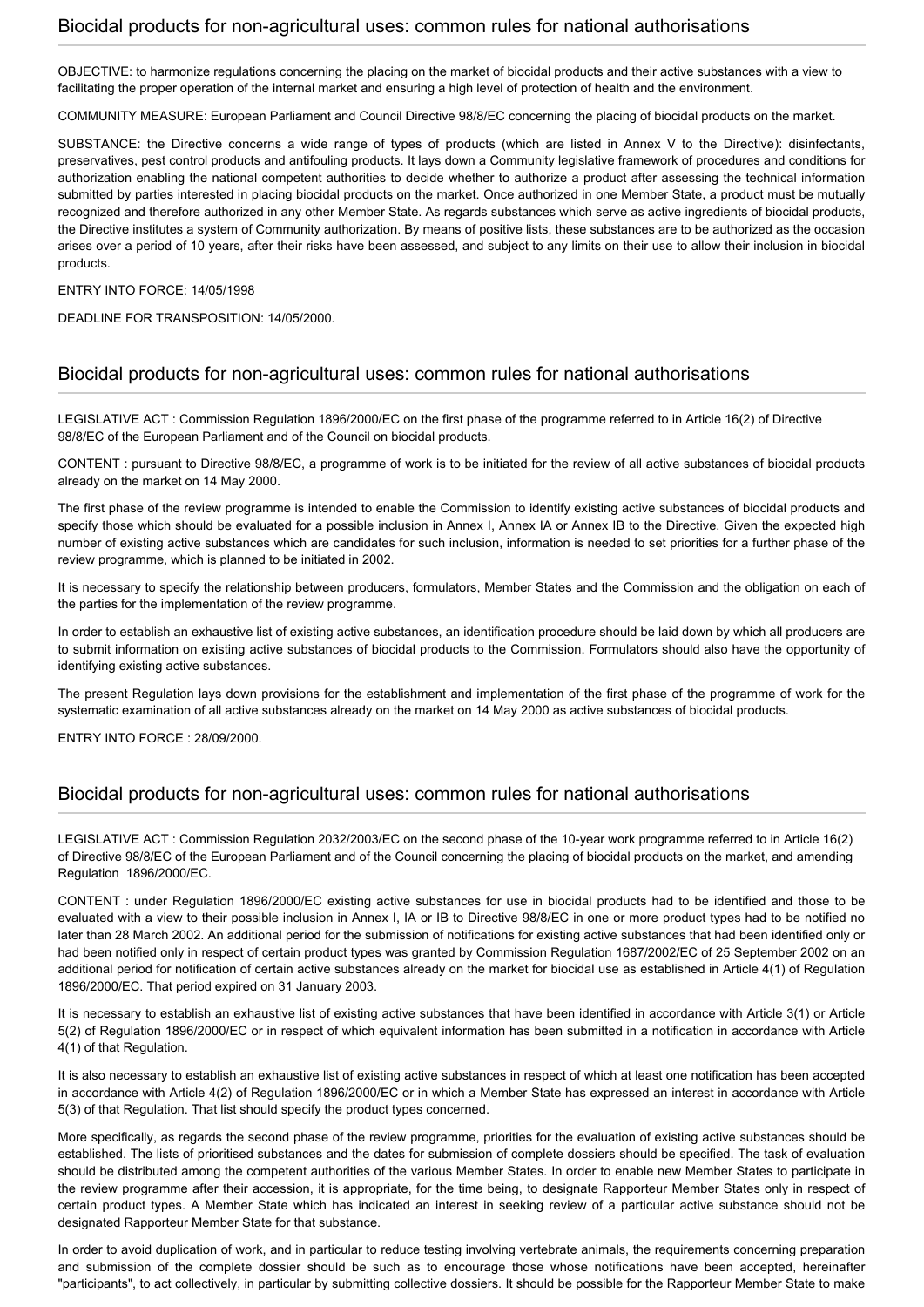available the reference to any test involving vertebrate animals that has been carried out in respect of a notified existing active substance unless that reference is confidential under Article 19 of Directive 98/8/EC. Also, in order to gain experience on the appropriateness of data requirements and to ensure that the review of active substances is carried out in a cost-effective way, participants should be encouraged to provide information on the costs of compiling a dossier and on the need to carry out tests on vertebrate animals.

The present Regulation lays down detailed rules for the implementation of the second phase of the programme of work for the systematic examination of all active substances already on the market on 14 May 2000 as active substances of biocidal products referred to in Article 16(2) of Directive 98/8/EC.

ENTRY INTO FORCE : 14/12/2003.

#### Biocidal products for non-agricultural uses: common rules for national authorisations

LEGISLATIVE ACT : Commission Regulation 1048/2005/EC amending Regulation 2032/2003 on the second phase of the 10-year work programme referred to in Article 16(2) of Directive 98/8/EC of the European Parliament and of the Council concerning the placing of biocidal products on the market.

CONTENT : Article 4 of Commission Regulation 2032/2003/EC lays down that, from the date of entry into force, any existing active substance not listed in Annex I to that Regulation is to be considered as not having been placed on the market for biocidal purposes before 14 May 2000. As a consequence biocidal products containing active substances not listed in Annex I may no longer be placed on the market, unless inclusion into Annex I or IA to Directive 98/8/EC is applied for in accordance with Article 11 of that Directive, and provisional authorisation has been received in accordance with Article 15(2) of that Directive. However, a limited number of active substances have been detected by the Member States which were not identified or notified before the time limit laid down in Commission Regulations 1896/2000/EC and 1687/2002/EC although there is evidence they were contained in biocidal products placed on the market before 14 May 2000. Some of these active substances are important from a socioeconomic perspective or for protection of public health. It is therefore appropriate to draw up a further list of active substances that should be allowed to remain on the market until 1 September 2006.

Certain substances not included in Annex II to Regulation 2032/2003/EC are applied in uses for which Member States claim that there is evidence demonstrating the essential need for reasons of health, safety, and protection of cultural heritage, or the use is critical for the functioning of society in the absence of technically and economically feasible alternatives or substitutes that are acceptable from the standpoint of environment or health. It is therefore appropriate to introduce a system for applying for an extension of the period for marketing of biocidal products containing those substances. Such extensions should only be granted for the requesting Member States if the requests are justified, continued use does not give rise to concerns for human health and the environment, and, where appropriate, alternatives are being developed. The extension should only be allowed until 14 May 2010 at the latest.

In accordance with Article 4(2) of Regulation 2032/2003, placing on the market of biocidal products containing active substances not notified, or not notified for the appropriate product types, has to stop on 1 September 2006 at the latest. For certain substances or substance/product type combinations that have so far not been notified, there is now an interest by economic operators to prepare complete dossiers in view of their inclusion into Annex I or IA to Directive 98/8/EC. It is therefore appropriate, to introduce the possibility to prolong the marketing deadline for biocidal products containing such substances, in the product type concerned, provided interested operators submit complete dossiers well before 1 September 2006. If these dossiers are accepted, an extension of the period for placing those products on the market in the product types concerned should be allowed until the end of the evaluation of the complete dossiers, which should take place in parallel with the evaluation of the notified substances for the product types concerned.

For a number of notified existing active substances/product type combinations ? in particular those notified for product types 8 and 14 ? all participants have withdrawn or not complied with their obligations, and no other economic operator or Member State has expressed an interest to take over the role of participants within the given deadlines. Furthermore, following the recent classification by the competent authorities and the Commission of certain milk hygiene products as biocidal products in product type 3 as defined in Annex V to Directive 98/8/EC, it is appropriate to include into Annex II certain substances used in those milk hygiene products where producers, formulators or associations believing that these were not concerned by Directive 98/8/EC did not submit notifications before the deadlines established by Regulations 1896/2000/EC and 1687/2002/EC, but have done so before the adoption of this Regulation. Annexes II and III to Regulation 2032/2003/EC should therefore be amended accordingly. Annex V, Parts A, B, C, and D, and Annex VI should also be amended in the light of the provisions contained in this Regulation.

For one substance listed in Annexes I and II to Regulation 2032/2003/EC an incorrect CAS number and for another one an erroneous common name are indicated. Four substances are not listed in Annexes I and III, although they were identified within the deadlines set by Regulation 1896/2000/EC. This should be rectified.

Regulation 2032/2003/EC should therefore be amended accordingly.

This is the aim of the present Regulation.

ENTRY INTO FORCE : 29/07/2005.

## Biocidal products for non-agricultural uses: common rules for national authorisations

\$summary.text

#### Biocidal products for non-agricultural uses: common rules for national authorisations

The aim of this report is to discuss the implementation of Directive 98/8/EC and the review programme referred to in Article 16(2), over the period from 14 May 2000 to 1 March 2008. It is noted, however, that the implementation of a significant part of the Directive's provisions has not started. Notably, there have been no authorisations of biocidal products yet. The report includes the situation in the 10 Member States who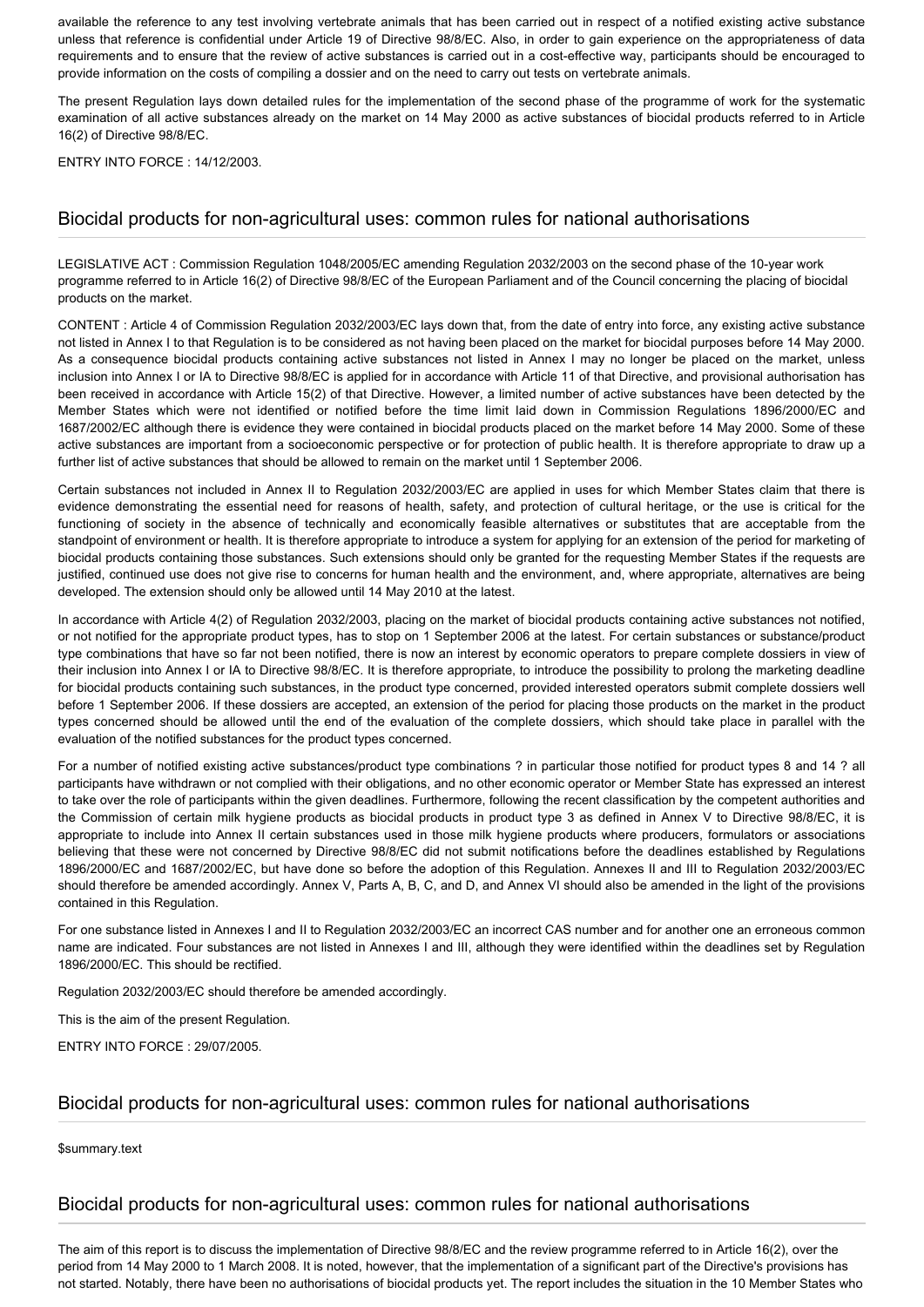joined the EU on 1 January 2004, but does not cover the situation in Bulgaria or Romania.

Progress made under the review programme to date: at the end of the first phase of the review programme, the industry had identified 964 substances as active ingredients of biocidal products that were present on the market before 14 May 2000. Of these, 416 active substances were notified for evaluation in one or more product-types. 548 (about 60%) of the identified substances were not supported and were subsequently phased-out by 1 September 2006. It is estimated that these active substances were used in only 13%-33% of the biocidal products on the market. By 1 March 2008, half of the initially notified active substance/product-type combinations have been withdrawn from the review programme

Ongoing work under the review programme: the original timetable of the review programme (14/05/2010) was based on the assumption that two years would suffice from submission of the dossier by the participant to adoption of a decision on the inclusion of an active substance. In practice this proved impossible to achieve. No active substance has been evaluated to-date in less than three years and the average period of evaluation seems to be closer to approximately four to five years so far. The Commission discusses the factors responsible for the slower than scheduled pace of the review programme. It is estimated that the last decisions on the remaining active substances will be taken only in 2014.

The report goes on to discuss issues such as low-risk products, basic substances, frame formulations and data protection.

Conclusion: the Directive has set the foundations for improving environmental and public health in relation to biocidal products. During a five year effort before the effective start of the active substance review in 2004, the Commission has inventoried the European biocides market and put into place a structured procedure for the assessment and evaluation of the existing active substances. Although it has not been possible to meet the time lines originally envisaged, progress has been similar to if not faster than other comparable regulatory systems, such as for plant protection products (Directive 91/414/EEC) or existing chemical substances (Regulation (EC) n° 793/93).

The review programme will not be finalised by 14/05/2010, which is also the date by which the national rules for the placing on the market of biocidal products will cease to apply. Allowing the transitional period to elapse without completing the review programme for active substances would mean that the harmonised rules of the Directive about product authorisation could not apply for all the biocidal products already on the market. If neither set of rules ? harmonised or national ? could apply, there would be a legal void with regard to the placing on the market of biocidal products. This could have negative effects on public health and would have severe adverse economic effects on all companies operating in the biocides sector. Therefore, this paper is accompanied by a proposal for the revision of the Directive that would extend the review programme, the transitional period, and certain provisions on data protection that accompany this period for an additional three years ( [COD/2008/0188\)](http://www.europarl.europa.eu/oeil/FindByProcnum.do?lang=en&procnum=COD/2008/0188).

The substantive revision of the Directive: the Commission is also considering:

- the simplification and adaptation of the scope of the Directive;
- a tiered approach to data requirements that will take proportionality into consideration;
- a simplification of the data protection rules, including some mandatory data-sharing;
- greater harmonisation or co-ordination of fee structures;
- improvement of the simplified procedures;
- $\bullet$ measures to facilitate complying with the Directive for SMEs, and measures to
- encourage innovation;
- measures to imptove the internal market in biocidal products.

#### Biocidal products for non-agricultural uses: common rules for national authorisations

The Commission presents a proposal for a Council Directive amending Directive 98/8/EC of the European Parliament and of the Council so as to include creosote as an active substance in Annex I. In accordance with the requirements of Directive 98/8/EC on biocidal products, a work programme was carried out concerning the review of all active substances contained in biocidal products already on the market on 14 May 2000 (existing active substances). Creosote was identified as an existing active substance and evaluated in the context of that work programme.

In the Commission?s view, the conclusions of the evaluation of creosote are that the conditions for the inclusion of the substance in Annex I are met under certain conditions. Accordingly, the Commission submitted a draft Directive for vote in the Committee established under Directive 98/8/EC. The Committee did not deliver a favourable opinion on the draft Directive in its meeting on 17 December 2010. Thus in accordance with the procedure set out in Article 5(a) of Decision 1999/468/EC this proposal for a Council Directive is submitted to Council and forwarded to the European Parliament.

It appears from the assessment report that wood preservatives containing creosote may be expected to satisfy the requirements laid down in Article 5 of Directive 98/8/EC, when applied on wood in some of the scenarios evaluated. Furthermore, there were strong indications in the stakeholder consultation in 2008 that there are considerable socio-economic benefits of using creosote in certain applications. Life cycle analyses published in the context of the consultation have suggested that, in certain cases, no appropriate alternatives to creosote less damaging to the environment exist. However, for certain wood use scenarios presented in the assessment report, unacceptable risks for the environment were identified in the risk assessment.

Furthermore:

- creosote is considered to be a non-threshold carcinogen and is classified as carcinogen category 1B in accordance with Regulation (EC) No 1272/2008;
- creosote, which is a mixture of hundreds of compounds, contains mainly polycyclic aromatic hydrocarbons ('PAHs'). Some of these have been considered by the Committee for Risk Assessment of the European Chemicals Agency as persistent, bioaccumulative and toxic ('PBT'; anthracene ) or very persistent and very bioaccumulative ('vPvB'; fluoranthene, phenanthrene and pyrene ) in accordance with the criteria set out in Regulation (EC) No 1907/2006 (REACH);
- PAHs are listed as substances subject to release reduction provisions in the Protocol to the 1979 Convention on Long-Range Transboundary Air Pollution on Persistent Organic Pollutants ('POPs') and in Annex III to Regulation (EC) No 850/2004;
- Directive 2000/60/EC on water policy identifies PAHs as priority hazardous substances, from which pollution of surface waters through discharge, emission or loss must cease or be phased out.